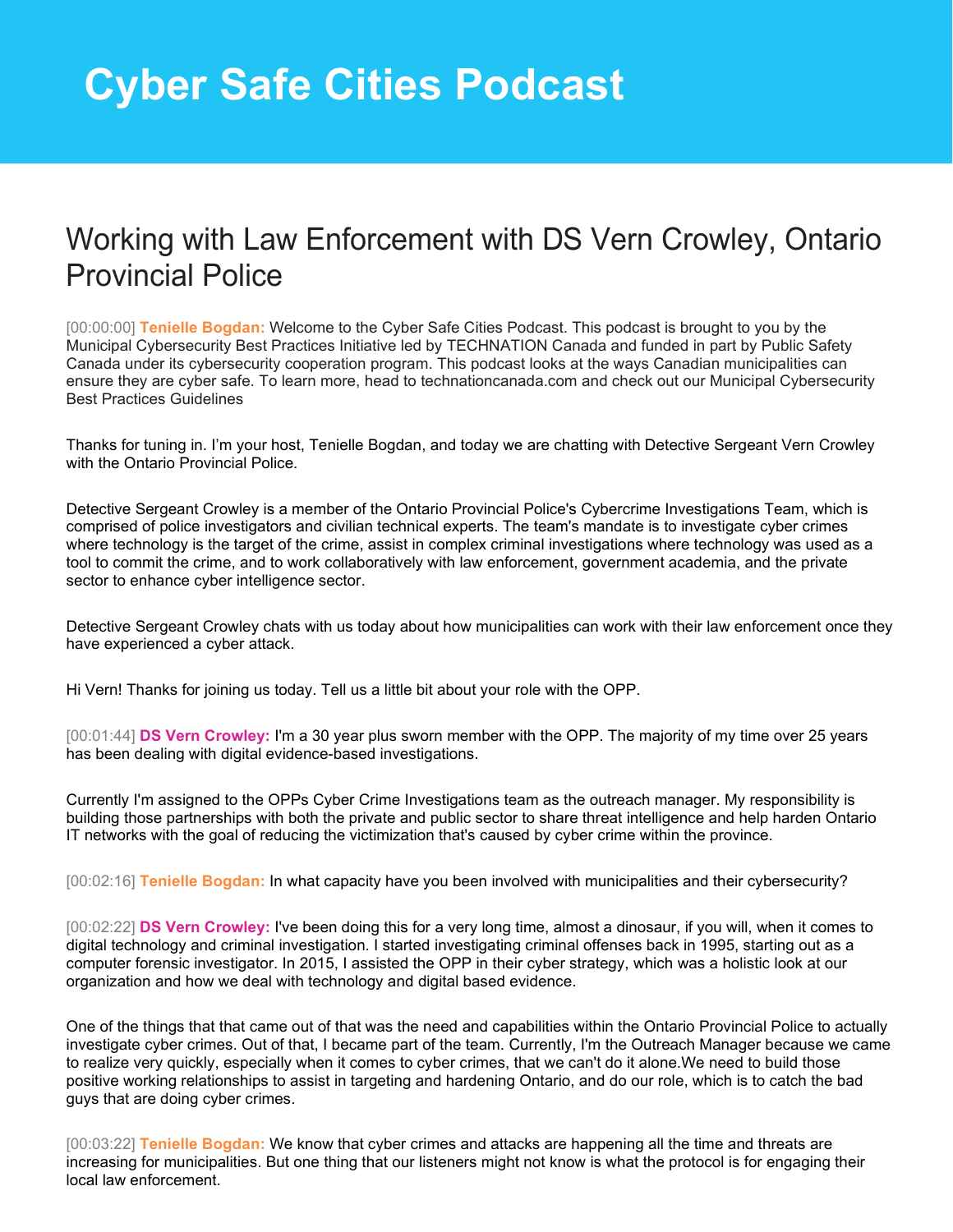So when should a municipality engage with law enforcement when dealing with a cyber attacker?

[00:03:40] **DS Vern Crowley:** That's a great question. And I'm glad it's part of this podcast. The best practice, in my opinion would be to reach out to your local law enforcement before an incident even happens to find out what the reporting protocols are, and build that positive relationship so that when an incident happens all parties are familiar with one another. If the local law enforcement does not have the capability or capacity to properly respond to that cyber incident, they will reach out to us as the provincial police service, our cyber crime investigation team.We will work with that local law enforcement agency for the appropriate response and resources, no matter where the victim is within the province.

Now, one of the key issues is we need to know as soon as possible, the details of the cyber incident or the cyber attack and the impact that it has on the organization. If we can get those details, as soon as possible, this will allow us to better assess the situation and collaborate within our law enforcement committee. If there's one thing I can say within the 30 years in policing, I have never seen such great collaboration amongst law enforcement agencies. When it comes to cyber crime, we are doing a great job of that.

I can tell you, I am literally on the phone weekly with our new municipal partners, federal partners, and international groups, be it, the FBI Homeland security or NCA. We talk about the different cyber threats and the different cyber crimes that are happening. So that quick and timely notification allows law enforcement to attain the proper resources required to respond effectively.

It also allows us to gather that information, which would lead back to linkages to other possible investigations. Rest assured as a victim, you are not alone. This is global. Quick reporting will allow us to link up to other investigations and the lessons learned from those incidents may be able to be shared to speed up the appropriate mitigation and remediation efforts for the victim organization here in Ontario.

[00:06:01] **Tenielle Bogdan:** Knowing that you have an Ontario focus, can you comment on whether or not the process is similar for other provinces and territories across Canada?

[00:06:12] **DS Vern Crowley:** We're kind of fortunate that we do have that provincial entity but in working literally across the province, as I said there, we can't do it alone.

We are in contact with our law enforcement partners coast to coast, as well as the RCMP who has a federal responsibility. So for all the government network services and critical infrastructure, the RCMP is going to be the police force with jurisdiction, who will work locally again with the law enforcement community.

Some local law enforcement agencies are a little more mature than others. But we are all learning and we all support one another. So again, the most important thing is to reach out in advance, find out what the capabilities and the reporting protocols are, so that if and when something happens, you know the proper steps to take.

[00:07:21] **Tenielle Bogdan:** You touched on how law enforcement can help in bridging and connecting cyber incidents that happen across the global landscape and a national landscape. What else can law enforcement do to help in dealing with these types of attacks?

[00:07:34] **DS Vern Crowley:** As law enforcement our main responsibility is finding out who committed the crime, the mitigation or remediation, and the negative effects of the event. How to get the IT systems back to where they were before the attack is the responsibility of the victim organization. The timeliness of the reporting is super important for law enforcement.

Some of those lessons learned from those other victim organizations, we may be able to present to you. If we're able to present those best practices that helped mitigate another event, this may help your remediation process can go more efficiently. Its almost guaranteed that if you're a victim organization and you go through this, you will not want to have this happen to your neighboring municipality or your neighboring organization. Tt's a horrible thing to go through.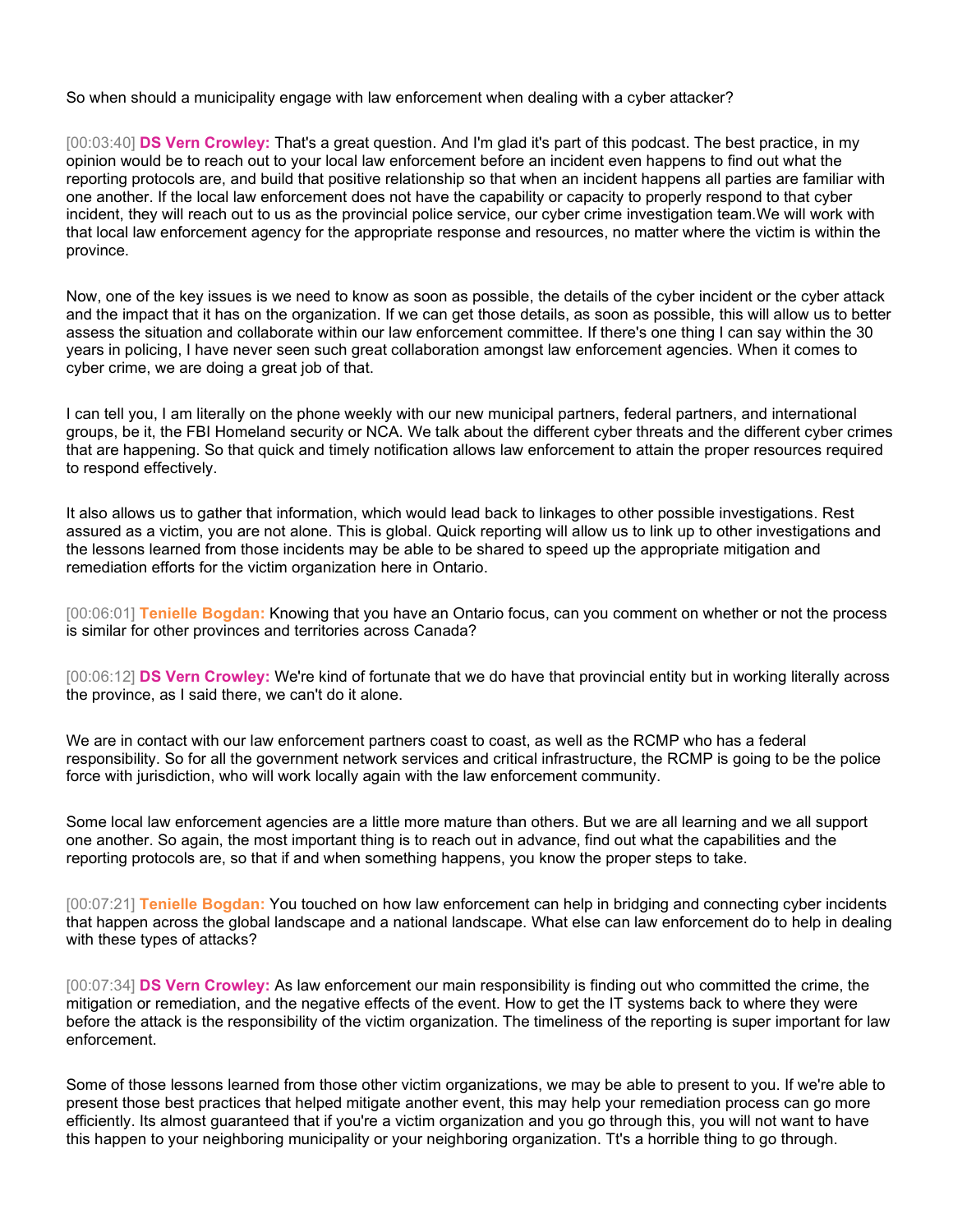These cyber criminals, unfortunately, are making a lot of money at doing it and they continue to do it for two main reasons. One, it's generally not being reported. And two, they're making lots of money when it comes to ransomware or holding your data hostage. So there's low risk for them doing it. They're making lots of money, high gain, low risk. Why would they stop? And it's one of the, that's the main reasons why it's happening and it's so prevalent today.

[00:09:16] **Tenielle Bogdan:** What pieces of information should municipalities have ready when working with law enforcement?

[00:09:28] **DS Vern Crowley:** Make sure that the person that's going to report the incident to law enforcement is well aware of what has happened, the effects and the level of jeopardy that the organization is facing.

The timeliness for these crucial pieces of information is super important. So the person that's reporting needs to have firsthand knowledge of the incident and the overall effect on the organization.

And then really a cyber crime is no different than any other crime. If you were to put on your police hat and pretend you're the police officer, we want to know, you know, the five Ws: who, what, where, why when.

The very first things that we will want to know, as I mentioned before is, you know, what has happened, what is affected and what is the level of jeopardy. The type of things that we would want to know in the case of an encryption, you know, what would the file extension be? Because that gives us a better idea of maybe what it is that they're looking for. So that's crucial as well. We also would want to know what steps have been taken. Sometimes it's the IT department along with a third-party security company that they have brought in. Sometimes it might be a total third party that was brought in through cyber insurance.

Rest assured that we will work with the IT department and or the third party security company. We are not there to interfere, we are there to help.

We also want to know is there is an ongoing threat or concern. If the incident is over and stable, that's great. But if its two or three weeks after the fact, we need to know if there is implications on operations or public safety, because that is going to be a number one concern.

So once the incident gets reported, how can you best supplement back reporting? What pieces of information do we have? The basic details in relation to the incident is what we need. Law enforcement will want to preserve and gather any potential digital evidence related to that cyber incident as soon as possible. So things such as log files, suspicious logins, IP addresses, applications, or processes that were running that are suspicious, as well as any identifiers of the threat actors. So that might be monikers, email addresses. The bad guys use these anonymous emails. It could be proton mail or different domains, Bitcoin wallet, IDs. If it happens to be a ransomware, that's going to be absolutely important. Any communications that they may have had be it, the ransom note, if it was displayed on the screen, or if they had sent you an email or even telephone calls they need to, the telephone number that he came from. The contents of those communications would be great, in addition to any suspicious files.

We'll probably always ask the question. Who do you think may have done this? They'll the incident may appear to be from an external threat actor. One can never really rule out an insider may have played a role to some extent, and again, our job is to make sure that we have full knowledge as best as we can for the incident.

[00:13:56] **Tenielle Bogdan:** Is there any other departments that you would say you work most closely with in dealing with incidents?

[00:14:11] **DS Vern Crowley:** First and foremost, we work with the victim and we work alongside their IT departments. Often, there's a lot of fear. And maybe this is some of the reasons why law enforcement may not necessarily be notified right away.

One of their fears may be that law enforcement would come in and hamper the mitigation and remediation efforts, which is not true. We want to reduce the level of victimization that's caused. So we'll work alongside the organization. Another fear is maybe some of the information may be leaked to the media or the media will be notified. That is also not true.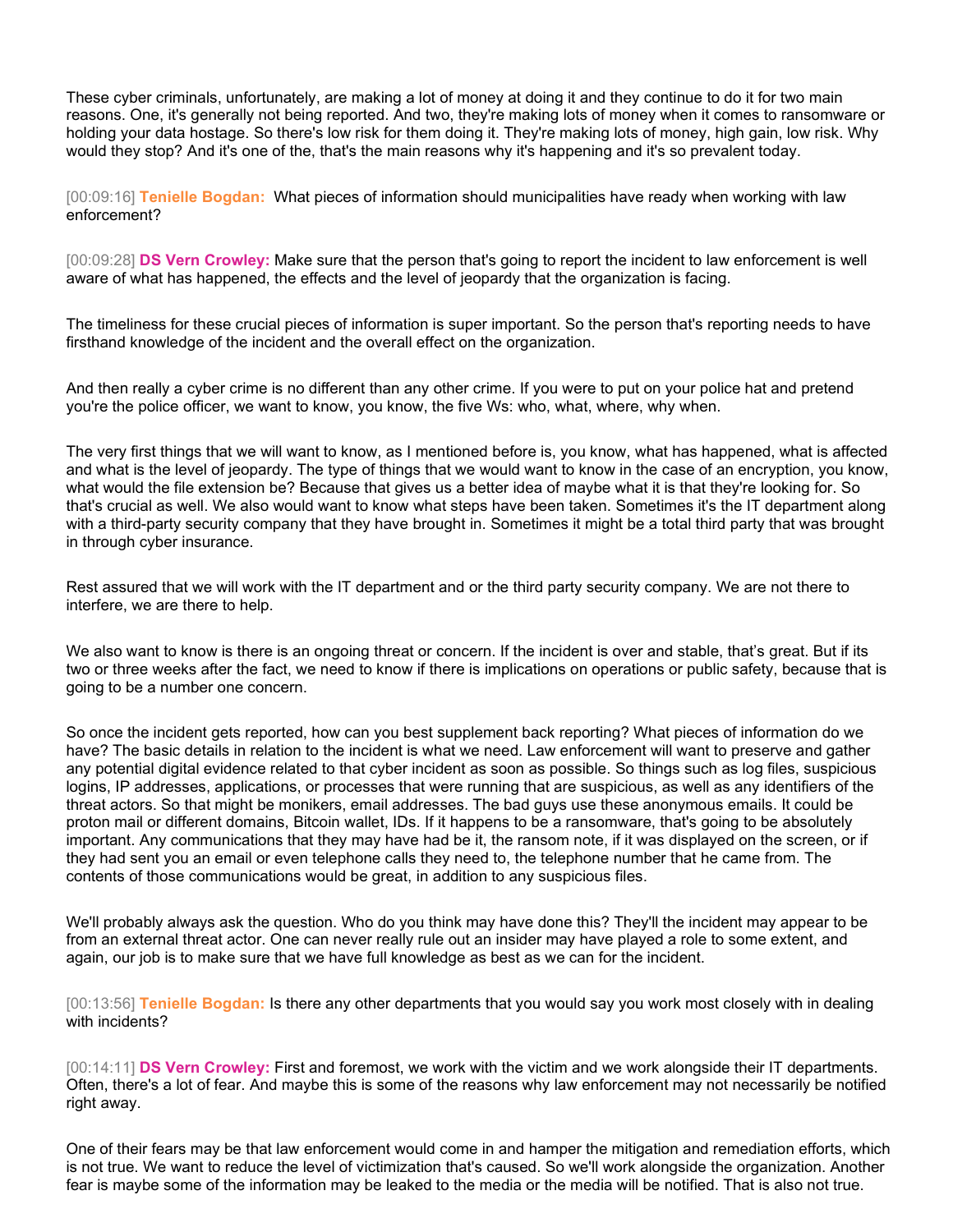Since it's a criminal investigation, we would never comment on it or divulge information. Some also might fear that the police might be sensitive information or third-party data and hand over the information we collect. As mentioned before, law enforcement deals with the incident itself, the metadata and necessarily the contents of the database or any financial information.

Another stigma is thinking that there is no benefit in reporting the incident to police. Teams like the OPP Cybercrime Investigation Team have built capacity and are making headway in catching the bad guys. So there is a lot of value in reporting to the police.

Other agencies provide support such as the Canadian Center for Cyber Security (CCCS), who is not law enforcement. Because of where they fit within the Canadian government, they're not really allowed to share anything. So if someone were to report to the CCCS, the information is not necessarily shared directly with law enforcement. More than likely the CCCS will encourage you to report the incident to your local law enforcement, so it is important that you do so.

I would say that proactive step for people that are listening to the podcast, is to find out where those resources are and that'll help you long on your way to get your incident response plan together.

[00:16:51] **Tenielle Bogdan:** Are there any other external partners or third-party vendors that should be engaged during the process of working with law enforcement?

[00:16:59] **DS Vern Crowley:** We'll probably have cyber insurance of some form. Upon an incident happening, the cyber insurance company will deploy those companies and resources that they have in a retainer to quickly respond to the incident. We have incident response, digital forensics, legal counsel, marketing and or reputation firms. And they'll all be standby. Quarterbacked by the insurance company, they will work with any of them. Again, it's working with them to allow the sharing of information.

One of the cautionary tales, or one of the notes that I want to bring to everybody is that often a breach coach or legal representation may ask you the victim to delay or even avoid law enforcement involvement to protect the interests of your organization. But adding to that reluctancy to report is really a negative thing. You have the right to report like a break and enter. If police don't know about it, it becomes very prevalent and continues all the time.

[00:18:16] **Tenielle Bogdan:** You mentioned the Canadian Center for Cyber Security and the differences between your two organizations, but how do you guys work together to fight cyber crime?

[00:18:24] **DS Vern Crowley:** We work with them. Their main mandate is to support critical infrastructure, which includes municipalities across Canada, increas cyber resiliency, and also to promote the reporting and if possible, able to provide guidance to help them do the proper mitigation or remediation.

That's where we compliment one another. We work together to try to reduce the victimization that's caused by cyber crime. So a lot of times CCCS may be put on informative webinars and they'll reach out to us for a law enforcement perspective and then vice versa.

[00:19:33] **Tenielle Bogdan:** We know that the threat landscape is increasing rapidly. Would you say you've seen any trends within the pas two years?

[00:19:42] **DS Vern Crowley:** Ransomware has been the scourge of municipalities specifically, but also the healthcare industry. Crime groups that getting much better with ransomware. They're not discriminatory. Wherever they can get the money, that's where they're going to apply their criminal malware into systems and, and hold you up for ransom. Ransomware has probably one of the highest level of jeopardy in that once they get into the network and it could be through a remote desktop protocol, could be through a phishing email, or a malicious attachment or malicious link.

Once the criminals are in, they move laterally and they scour all your relevant data. First, they'll try to steal it and then they'll encrypt it, demanding Bitcoin, more than likely for payment. They will put added pressure for the payment that they will disclose, either on a leak site or by literally notifying your stakeholders and or the customers of the records that they've obtained and tell them that they have your data and that it will be released.